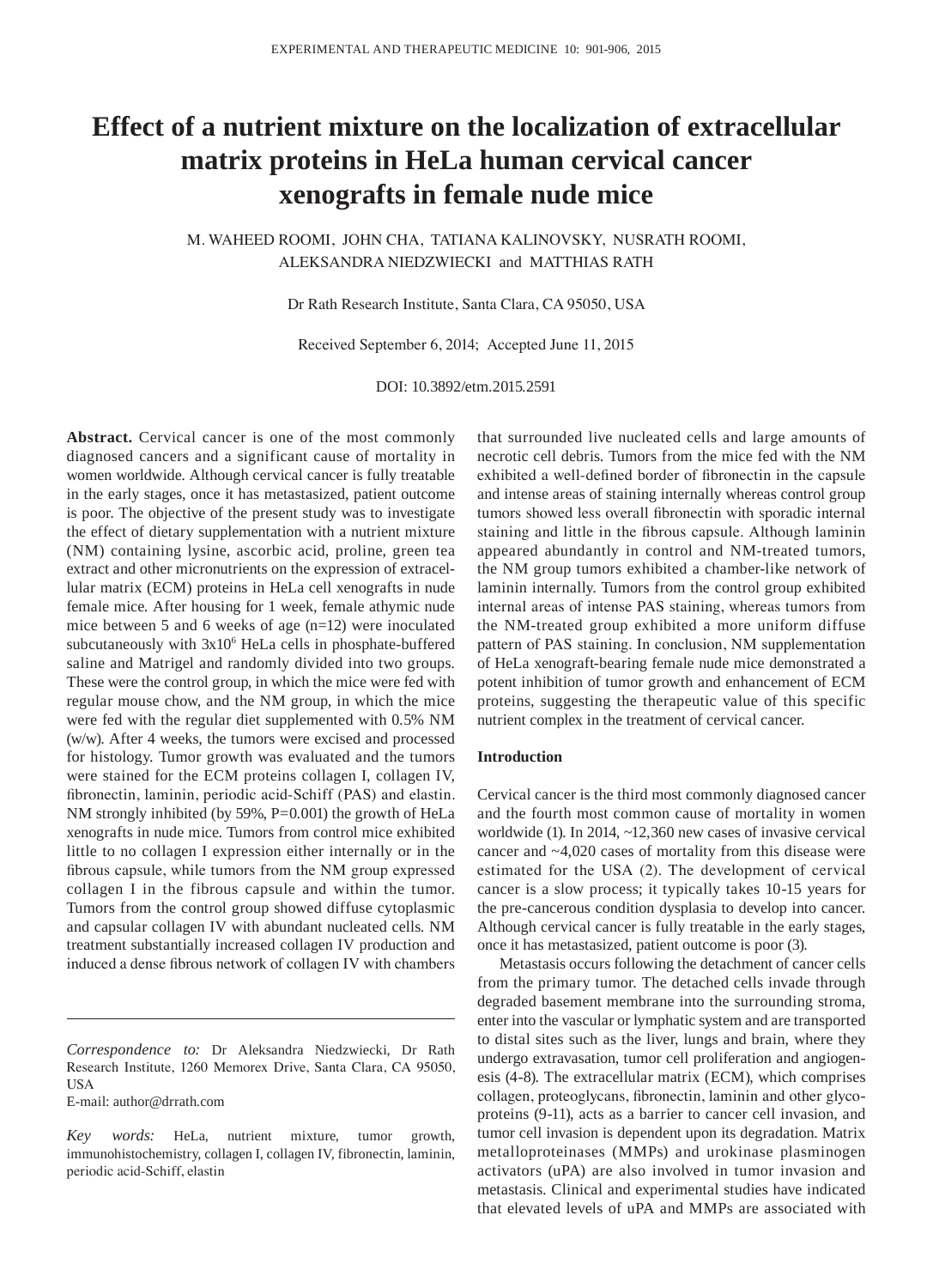tumor growth, cancer progression, metastasis and a reduction in the survival time of patients (12,13). The expression of MMP-9 at the mRNA and protein levels has been shown to be significantly elevated in tumor and stromal cells of invasive squamous cell carcinoma of the uterine cervix (14).

Nutrients such as lysine and ascorbic acid have been suggested to target plasmin-mediated connective tissue degradation as a universal approach to the prevention of tumor growth and expansion (15). Lysine binds to the active sites of plasminogen, thereby blocking the conversion of plasminogen to plasmin and the plasmin-induced MMP activation cascade (16). We have developed a strategy to inhibit the development and spread of cancer using a nutrient mixture (NM) comprising nutrients such as lysine, proline, ascorbic acid and green tea extract. This mixture has exhibited synergistic anticancer activity *in vivo* and *in vitro* in a number of cancer cell lines through the inhibition of cancer cell growth, MMP secretion, invasion, metastasis and angiogenesis (17).

In previous studies, NM was found to significantly inhibit HeLa cervical cancer cell proliferation *in vitro*, MMP-2 and -9 secretion, uPA activity and Matrigel invasion, in addition to enhancing TIMP-2 activity (18,19). In the present study the *in vivo* effect of NM supplementation on tumor growth and ECM protein markers were investigated in HeLa cervical tumor xenografts in female nude mice. Morphological changes in key ECM proteins associated with the tumor, including collagen I, collagen IV, fibronectin, laminin, periodic acid‑Schiff (PAS) and elastin, were evaluated.

#### **Materials and methods**

*Animals.* Female athymic nude mice, ~5 weeks of age, were purchased from Simonsen Laboratories (Gilroy, CA, USA) and maintained in microisolator cages under pathogen-free conditions on a 12-h light/12-h dark schedule for 1 week. All procedures were performed according to guidelines for the humane and customary care and use of experimental animals and followed a protocol prepared by a veterinary consultant of Stanford University (Stanford, CA, USA) and approved by the Animal Safety Review Committee of Dr Rath Research Institute (Santa Clara, CA, USA).

*Experimental design.* After housing for 1week, 5- or 6-week-old female athymic nude mice (n=12) were inoculated subcutaneously with 3x106 HeLa cells in 0.2 ml phosphate-buffered saline (PBS) and 0.1 ml Matrigel (BD Biosciences, Bedford, MA, USA). Following the inoculation, the mice were randomly divided into two groups. These were the control group, in which the mice were fed regular Purina mouse chow (Laboratory Rodent Diet 5001; Purina Mills, Richmond, IN, USA), and the NM group, in which the mice were fed the regular diet supplemented with 0.5% NM (w/w). The mice consumed an average of 4 g diet/day during the study. Thus, the supplemented mice received ~20 mg NM per day. After 4 weeks, the mice were anesthetized/sacrificed by exposure to isoflurane USP soaked cotton balls (Piramel Healthcare Ltd., Medak, Ap, India) in a closed environment. The tumors were excised, weighed and processed for histological examination. The mean weight of the mice at the initiation and termination of the study did not differ significantly between the groups.



Figure 1. Effect of nutrient mixture (NM) 0.5% supplementation on HeLa xenograft tumor weight. \* P=0.001 vs. control).

*Immunohistochemistry.* Tumors were placed in a formalin cassette and sent to IDEXX Laboratories, Inc. (Sacramento, CA, USA) and HistoTox Labs, Inc. (Boulder, CO, USA) for analysis. Formalin‑fixed samples of tumors were trimmed, processed, blocked, sectioned and stained with hematoxylin and eosin (H&E) and elastic-Van Gieson stains, and evaluated microscopically by IDEXX Laboratories, Inc. HistoTox Labs, Inc. conducted PAS histochemistry of the tumor sections as well as the immunohistochemical analysis of collagens I and IV, fibronectin, laminin and elastin.

#### **Results**

*Tumor growth.* NM strongly inhibited the growth of HeLa xenografts in nude mice. In the mice that were fed a diet supplemented with 0.5% NM, the tumor weight was inhibited by  $59\%$  (P=0.001) compared with that in the control group mice, as shown in Fig. 1. No significant difference in initial and final mean body weights was observed between the groups.

*Histology of the tumors.* Histology of the two groups was comparable. However, the fibrous capsule in the NM‑treated group was prominent while the tumor border in the untreated group was poorly defined (not shown).

*Collagen I.* Tumors from control mice exhibited little to no collagen I expression, either internally or in the fibrous capsule, as shown in Fig. 2A and B. By contrast, tumors from the NM-treated mice expressed notably greater expression levels of collagen I in the fibrous capsule and some interdigitation and lamellar structures of collagen I within the tumor (Fig. 2C and D).

*Collagen IV.* The control tumors demonstrated diffuse cytoplasmic and capsular collagen IV with abundant nucleated cells, as shown in Fig. 3A and B. There was an intense increase in collagen IV production within the tumors of the mice that underwent treatment with NM. NM supplementation induced a dense fibrous network of collagen IV, creating chambers that surrounded live nucleated cells and large amounts of necrotic cell debris, as shown in Fig. 3C and D. The fibrotic network of collagen IV became denser towards the core of the tumor and the increased density of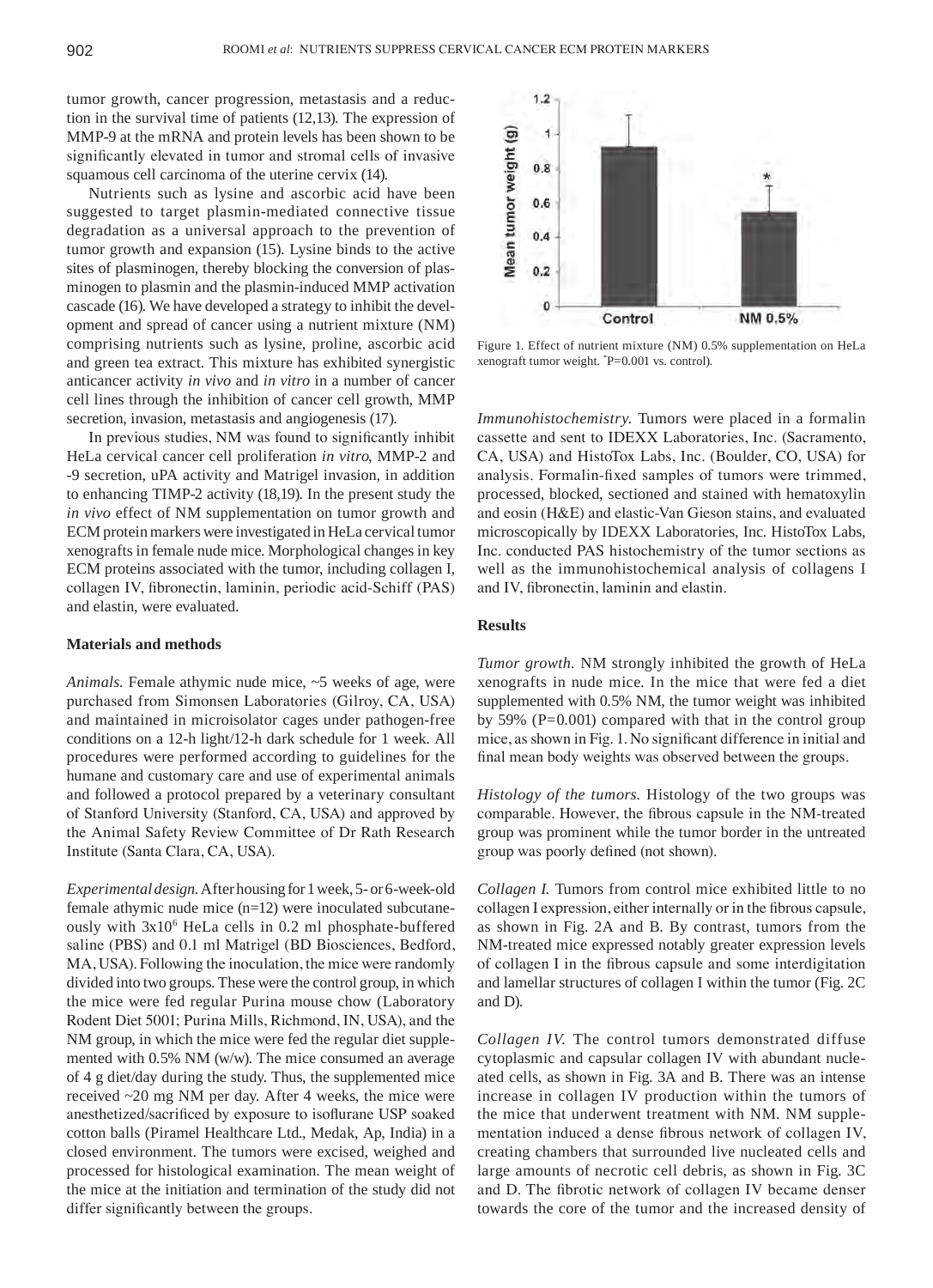

Figure 2. Effect of nutrient mixture (NM) supplementation on collagen I in representative tumors from the control and NM groups. Immunohistochemical staining. (A) Control (magnification, x10); (B) control (magnification, x20); (C) NM (magnification, x10); (D) NM (magnification, x20).



Figure 3. Effect of nutrient mixture (NM) supplementation on collagen IV in representative tumors from the control and NM groups. Immunohistochemical staining. (A) Control (magnification, x10); (B) control (magnification, x20); (C) NM (magnification, x10); (D) NM (magnification, x20).

collagen IV was associated with a greater amount of cell necrosis, as evidenced by a lack of nuclear staining.

*Fibronectin.* Less fibronectin appeared in the control tumor tissue than in the tumors from the NM-treated mice. Tumors from the control group exhibited intense sporadic internal staining in a heterogeneous interdigitating pattern with very little staining in the fibrous capsule (Fig. 4A and B). Tumors from the NM-treated mice exhibited a well-defined border of fibronectin in the capsule and intense areas of staining internally (Fig. 4C and D).

*Laminin.* Laminin appeared abundantly in the tumors from the control and NM groups. In the NM group, chamber-like networks of laminin were formed within the tumors (Fig. 5).

*PAS.* Tumors from the control group exhibited internal areas of intense PAS staining (Fig. 6A and B) whereas the tumors from the NM-treated group showed a more uniform and diffuse pattern of PAS staining (Fig. 6C and D).

*Elastin.* No conclusive difference was observed between the tumors from the control and NM-treated groups (not shown).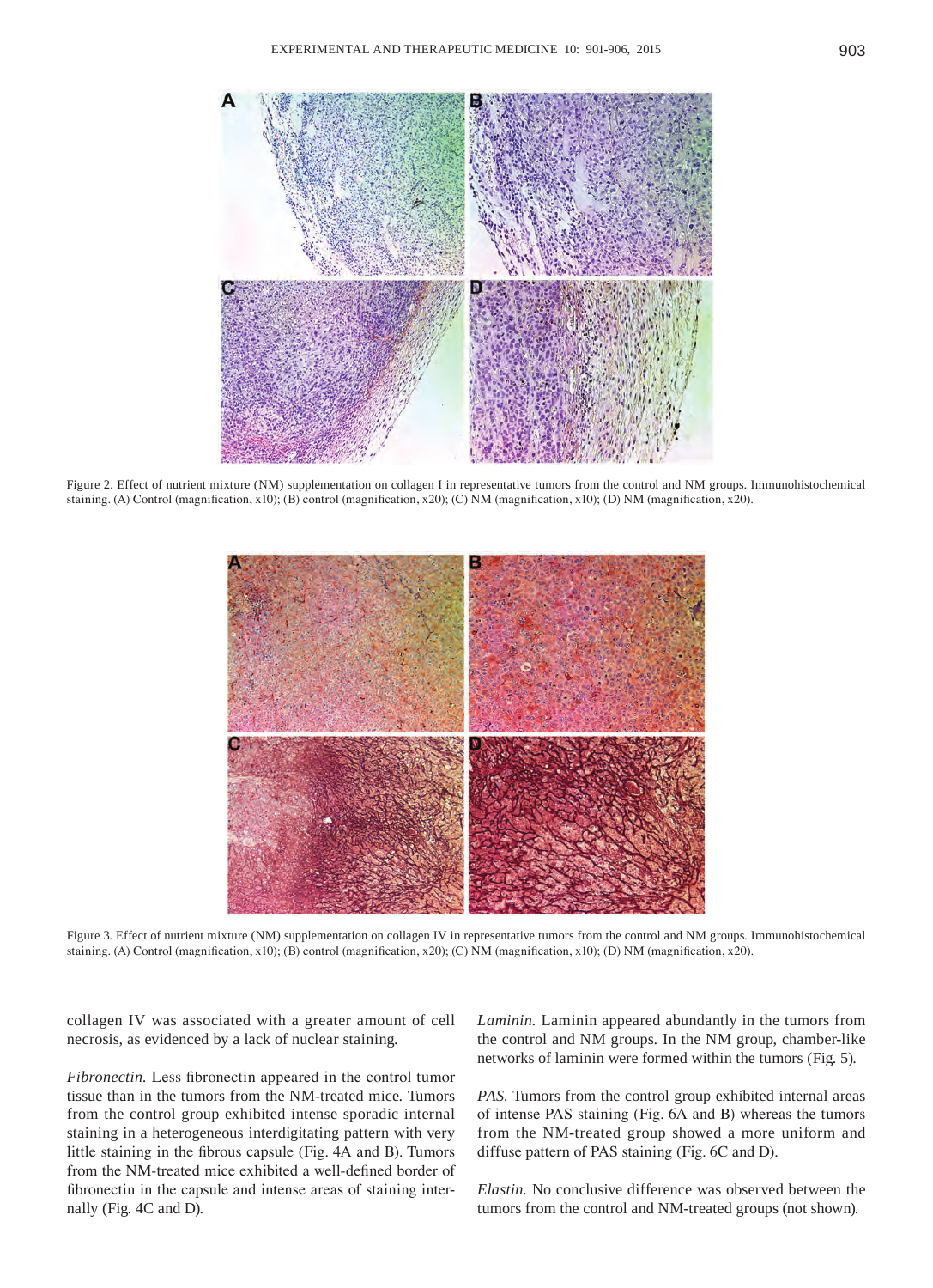

Figure 4. Effect of nutrient mixture (NM) supplementation on fibronectin in representative tumors from the control and NM groups. Immunohistochemical staining. (A) Control (magnification, x10); (B) control (magnification, x20); (C) NM (magnification, x10); (D) NM (magnification, x20).



Figure 5. Effect of nutrient mixture (NM) supplementation on laminin in representative tumors from the control and NM groups. Immunohistochemical staining. (A) Control (magnification, x10); (B) control (magnification, x20); (C) NM (magnification, x10); (D) NM (magnification, x20).

# **Discussion**

Tumor cell invasion is associated with degradation of the ECM, which is intact in normal cells. Among various types of MMP, MMP-2 and MMP-9 are pivotal in tumor cell invasion and metastasis as they degrade type IV collagen, a major component of the ECM (11-13). Barsky *et al* demonstrated that in invasive tumors the basement membrane, specifically collagen IV and laminin components, was thinned, fragmented and disrupted, while benign and *in situ* lesions had intact basement membranes with linear staining of collagen IV and laminin (10). Stromal resistance to invasion is dependent upon the encapsulation of the neoplastic cells by a practically impenetrable barrier of dense fibrous tissue (15,20). In the present study, NM supplementation of HeLa xenograft-bearing female nude mice resulted in a significant reduction in mean tumor weight compared with that in the control group. Furthermore, immunohistochemical staining of the tumors confirmed the protective effect of nutrient supplementation on the basement membrane.

Control group tumors showed diffuse cytoplasmic and capsular collagen IV with abundant nucleated cells. In marked contrast, NM supplementation induced intense internal collagen IV production, forming a dense fibrous network of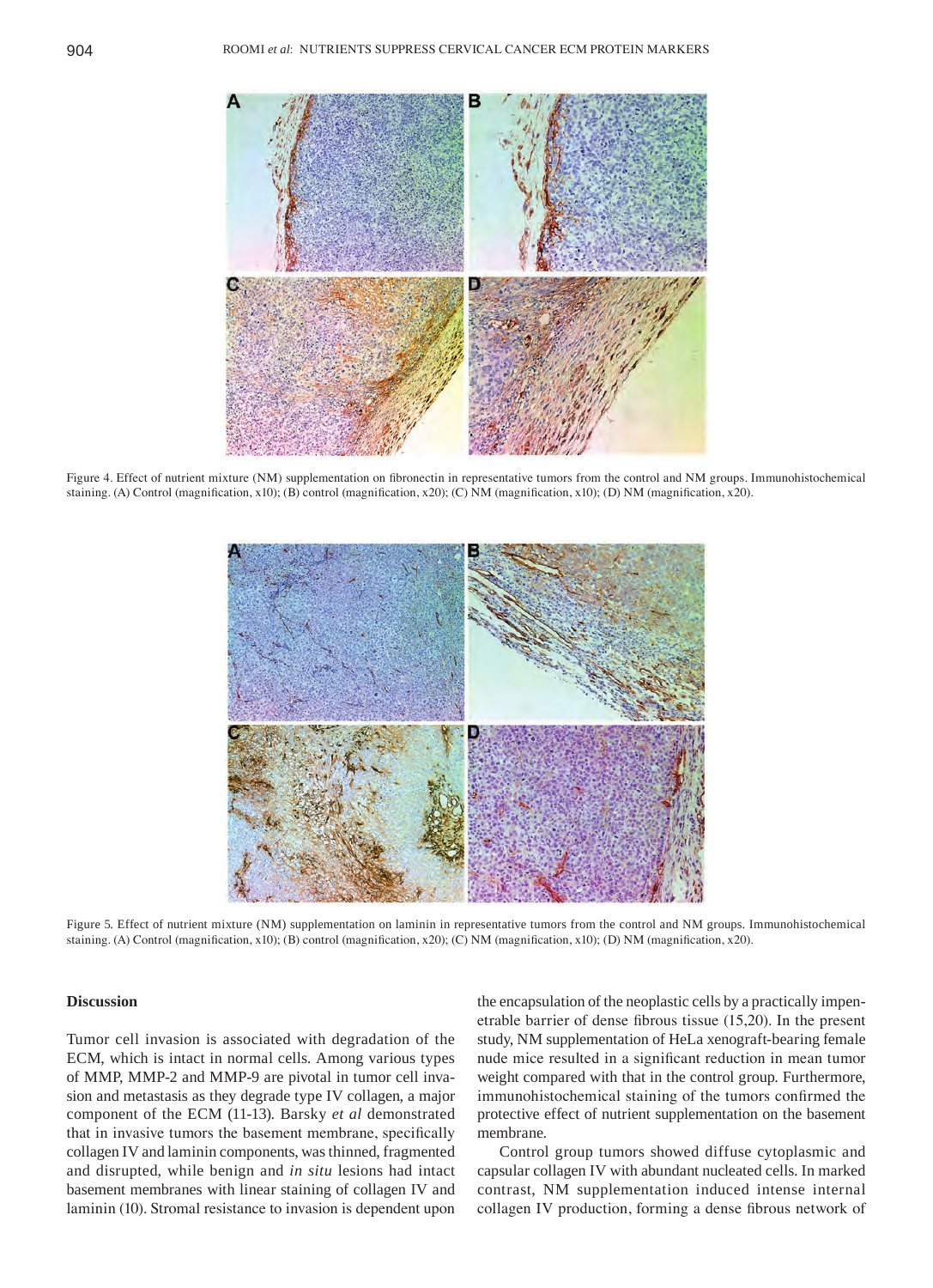

Figure 6. Effect of nutrient mixture (NM) supplementation on periodic acid‑Schiff staining in representative tumors from the control and NM groups. Histochemical staining. (A) Control (magnification, x10); (B) control (magnification, x20); (C) NM (magnification, x10); (D) NM (magnification, x20).

collagen IV that surrounded live nucleated cells and large amounts of necrotic cellular debris. The fibrotic response observed with NM supplementation is similar to the collagen deposition reported by Almholt *et al* when investigating an experimental pan-MMP inhibiting drug, which was shown to decrease metastatic burden 100-fold (21). Furthermore, tumors from the control group mice exhibited little to no collagen I expression either internally or in the fibrous capsule. By contrast, tumors from the NM-treated mice expressed greater amounts of collagen I in the fibrous capsule, and some interdigitation and lamellar structures of collagen I were present within the tumor.

Fibronectin, a high molecular weight glycoprotein binds ECM components such as collagen, fibrin and heparin sulfate proteoglycans (22). Fibronectin affects various cellular interactions with the ECM and plays important roles in cell adhesion, migration, growth and differentiation (23). Altered fibronectin expression, degradation and organization have been associated with cancer progression (23). Tumors from NM-treated mice exhibited well-defined borders of fibronectin in the capsule and intense areas of staining internally. By contrast, control tumors showed less fibronectin staining with a sporadic internal pattern and little in the fibrous capsule.

Laminins, major glycoproteins in the basal lamina, influence cell differentiation, migration and adhesion, as well as phenotype and survival (24). In the present study, laminin appeared abundantly in tumors from the two groups. In tumors from the NM-treated mice, chamber-like networks of laminin were formed internally.

Nutrients such as lysine and ascorbic acid have been hypothesized to modulate tumor growth and expansion by inhibiting ECM degradation and MMP activity, and strengthening the integrity of the connective tissue surrounding cancer cells (15). Based on this approach we developed a complex of nutrients that can simultaneously affect key cancer mechanisms through their synergistic effects. The individual components of this mixture have various effects on certain critical aspects of cancer. For optimization of the structure of the ECM, adequate supplies of ascorbic acid and the amino acids lysine and proline are essential to ensure the proper synthesis and hydroxylation of collagen fibers. In addition, lysine contributes to the stability of the ECM as a natural inhibitor of plasmin-induced proteolysis (15,25). Manganese and copper are essential cofactors for collagen formation. Green tea extract has a well‑documented ability to modulate cancer cell growth, metastasis, angiogenesis and other aspects of cancer progression (26-30). N-acetyl cysteine and selenium have demonstrated the ability to inhibit the expression of MMP-9 and invasive activities of tumor cells, as well as the migration of endothelial cells through ECM (31-33). Ascorbic acid has demonstrated cytotoxic and antimetastatic actions on malignant cell lines (34-39), and it has been observed that the levels of ascorbic acid in cancer patients are low (40,41). Low levels of arginine, a precursor of nitric oxide (NO), can limit the production of NO, which has been shown to predominantly act as an inducer of apoptosis (42).

The results of the present study demonstrated that NM potently inhibited tumor growth and enhanced the expression of ECM proteins in female nude mice with HeLa xenografts, suggesting the therapeutic value of this specific nutrient complex in the treatment of cervical cancer. Supplementation with NM has beneficial effects in optimizing the basement membrane by increasing the stability and thickness of collagen IV, collagen I and the glycoproteins supporting the matrix, such as laminin and fibronectin. Furthermore, the micronutrient mixture appears to be safe to use. In a previous *in vivo* study addressing safety, it was observed that administering NM at doses of 30, 90 or 150 mg/day to adult female osteogenic disorder Shionogi (ODS) rats (weighing 250‑300 g) for 7 days, had no adverse effects on vital organs (heart, liver and kidney). In addition, it did not adversely affect functional serum enzymes, indicating that the NM is safe to use even at these high doses, which far exceed the normal equivalent dosage of the nutrient (43).